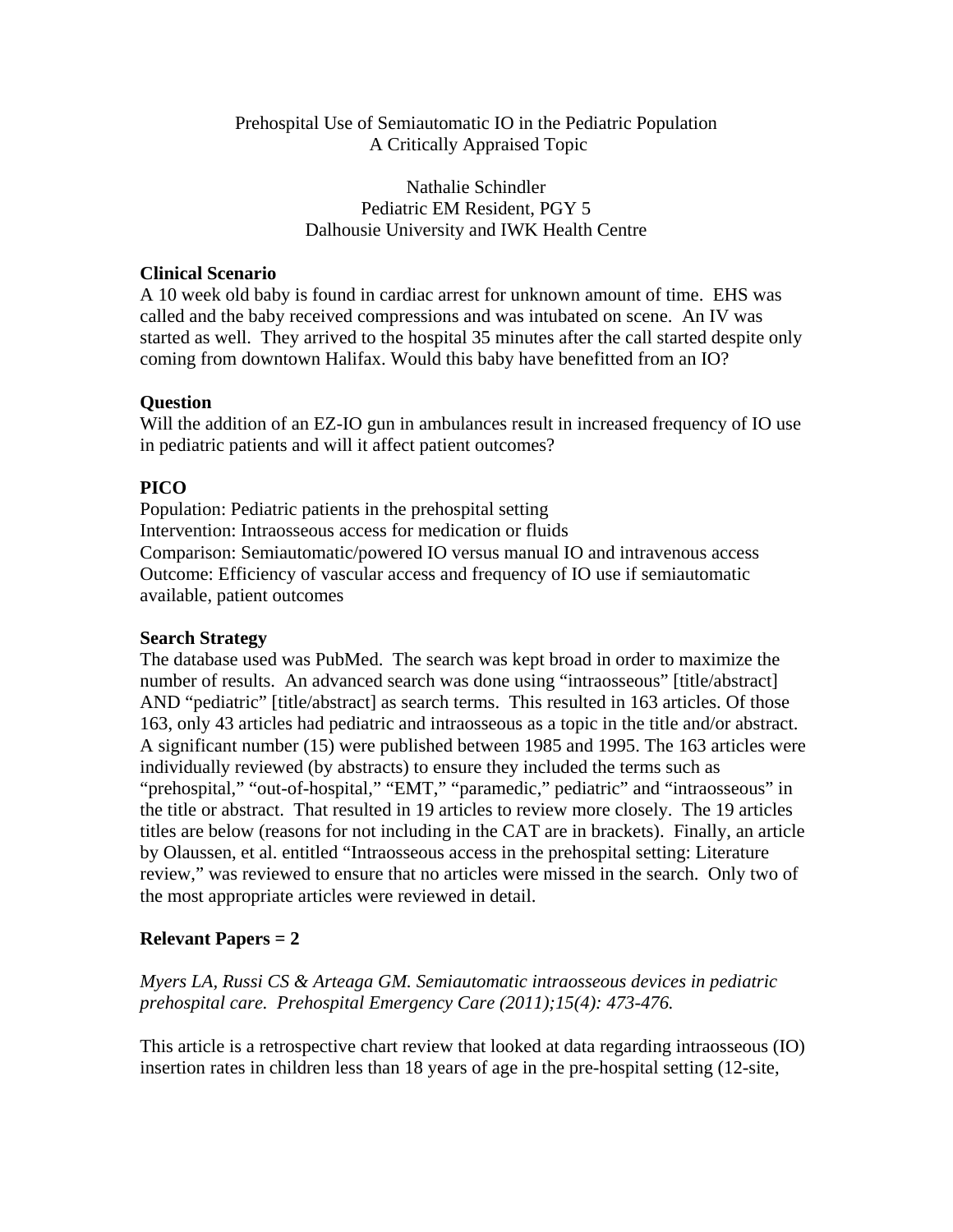statewide ambulance service). The paramedic crews carried manual IO's from January 2003 to February 2007 and semiautomatic IO's (EZ-IO) from March 2007 to May 2009.

The population consisted of all children <18 years of age in whom paramedics attempted to place an IO. The intervention was the placement of an IO, either manually or with a semiautomatic device. They looked at rates of IO placements (both manual and semiautomatic), success rates/number of attempts and IV attempts prior to IO insertion.

Overall, there were 31 manual and 60 semiautomatic IO insertions. Interestingly, the time interval for the manual group was 50 months as compared to only 26 months for the semiautomatic device. There was basically double the use of IO's in half the time interval.

The first-attempt success rate was no different between the 2 groups. The first-attempt success rate in the manual group was 80.6% (25/31) and in the semiautomatic group was 83.9% (52/62) ( $p = 0.98$ ) (denominator is 62 instead of 60 because 2 patients had 2 IO's placed). The number of IO insertion attempts was no different between the groups. In the manual group, there were 37 attempts for 25 successful insertions (67.6% success) and in the semiautomatic group, there were 72 attempts for 58 successful insertions (80.6% success) ( $p = 0.52$ ). With regards to the number of IV attempts before IO insertion, there were significantly less IV attempts in the semiautomatic group. In the manual group, 35.5% of patients (11/31) had IV attempts and in the semiautomatic group, only 1.7% of patients (1/60) had IV attempts ( $p < 0.001$ ). The most important part is that in pulseless or apneic children, in the manual group 26.9% (7/26) had IV access attempted prior to IO whereas in the semiautomatic group none had IV attempts. The paramedics went directly to IO.

Interestingly, the first-attempt success and the overall number of attempts was no different between the 2 groups. This has to be interpreted with caution as it might be due to the small numbers in the study. The part that reinforces the importance of the semiautomatic devices is the decreased frequency of IV attempts. This is could be lifesaving in an arrest situation. Furthermore, second and third attempt were never successful in the manual group but 66.6% were successful in the semiautomatic group which lends support to semiautomatic IO use.

It is well known that a retrospective chart review has its limitations. In the pre-hospital setting, it is difficult to document accurately, especially number of IV or IO attempts. Additionally, did the increase in IO use in the second half of the study simply result from the fact that there was a novel tool in the tool box or because of increased teaching/publicity about IO's for the paramedics? The article suggests that it may be secondary to increased confidence in IO use by paramedics. It may have been more beneficial to look at the semiautomatic IO a year or more after the introduction of the new tool. One must also remember that this study has a small sample size but the population was similar between each IO group. Furthermore, the population in this study is representative of our pediatric population in prehospital care. The paper did not comment of the paramedic level of training and experience although it would have been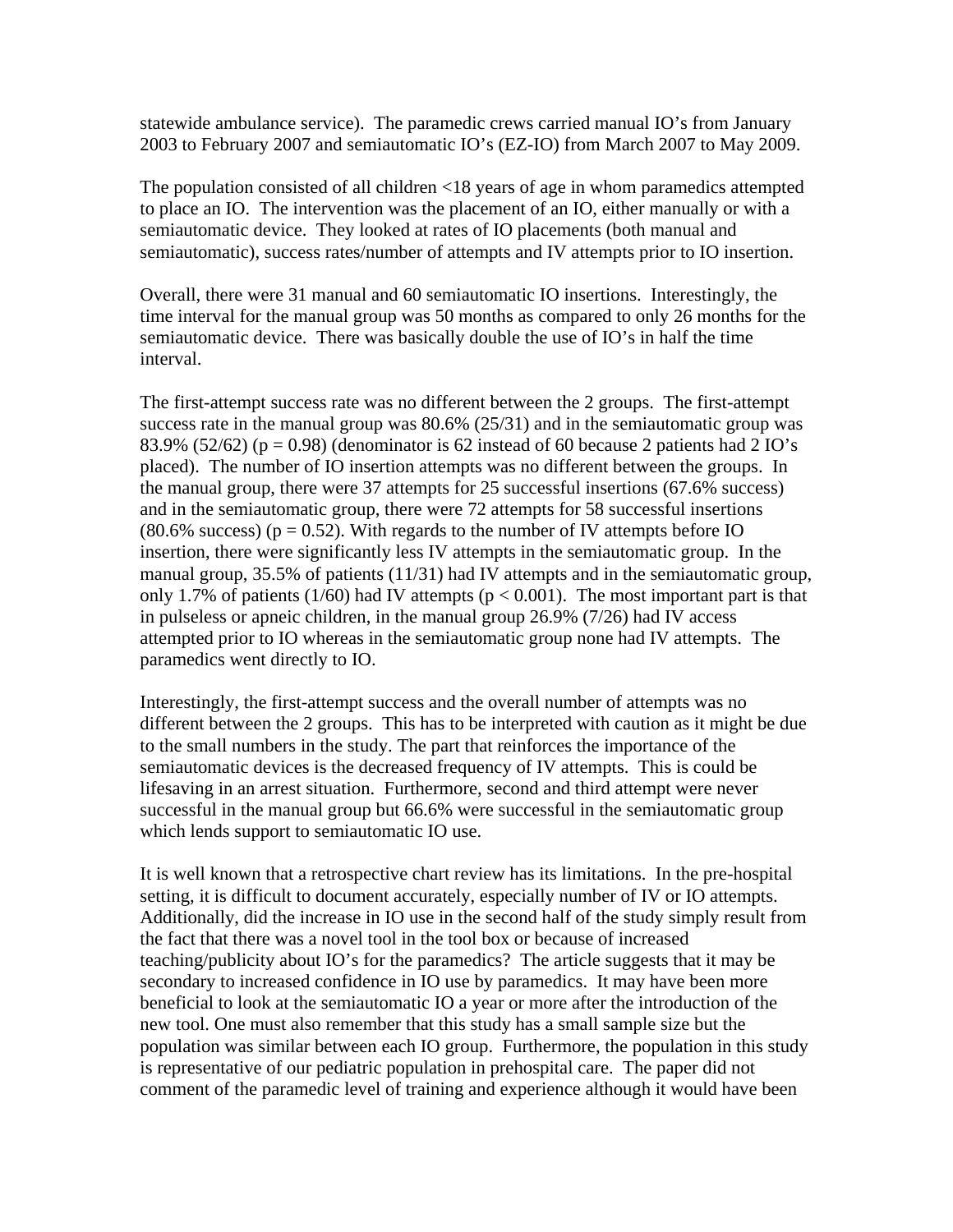complicated given the retrospective nature of the study. There was no mention of patient outcomes or complications in this study which is an important aspect in the introduction of a new intervention/tool.

Based exclusively on this small study, I would not promote the use of the EZ-IO even though the results are very encouraging. The fact that paramedics were more willing to use IO's in children is an important aspect of pediatric care. On the other hand, it would be important to know in a larger study whether the use of EZ-IO affects patient outcome. It would seem intuitive to extrapolate that if paramedics were more willing to use EZ-IO and less likely to try IV access in an arrest situation, that EZ-IO saves lives. They just need to get this data.

#### *Frascone RJ, Jensen J, Wewerka SS & Salzman JG. Use of the pediatric EZ-IO needle by emergency medical services providers. Pediatric Emergency Care (2009);25(5): 329- 332.*

This study is a prospective pilot study conducted between May 2006 and October 2007. There were 14 EMS agencies involved in the study (urban to rural, full-time to volunteer). The participants were paramedics and nurses and all were trained to use the EZ-IO. They collected data on insertion rates, comfort with EZ-IO use, ease of fluid flow, and complications by a telephone interview with the EMS provider after the IO attempt.

The population consisted of all children, although they did not specify an age (patients in demographics table ranged from 3-180 months). The inclusion and exclusion criteria were clear. The inclusion criteria were (1) estimated patient weight between 3 and 39 kg, (2) anticipated difficult intravenous (IV) access and/or 1 to 2 failed IV attempts, and (3) immediate use of the device for pediatric patients experiencing cardiac arrest. Exclusion criteria were (1) recent tibia or femur fracture, (2) recent IO attempt at the same site, (3) apparent infection over the insertion site, or (4) inability to identify insertion site landmarks. The intervention was the placement of an IO using EZ-IO. Unfortunately, there was no comparison group.

There were 19 IO insertions during the study and all placed by paramedics. There was a 95% (18/19) success rate. The one failure was due to an inability to infuse fluids. An estimate of time to successful insertion which was <60 seconds in 71% (12/17). Only 37% (7/19) had an IV attempted before the IO.

82% (14/17) felt the device worked very well and 61% (10/17) felt very comfortable using the EZ-IO. There were 5 complications (2 infiltrations, 2 slow flow rates, 1 dislodgement).

There were a total of 19 patients, 16 medical and 3 trauma. 10/16 (62%) medical patients had cardiac arrest and 6/16 (38%) had a seizure. Four patients (21%) were pronounced dead ED, and 1 patient (8%) achieved a ROSC in ED. The outcome for the remaining 14 patients (74%) is unknown.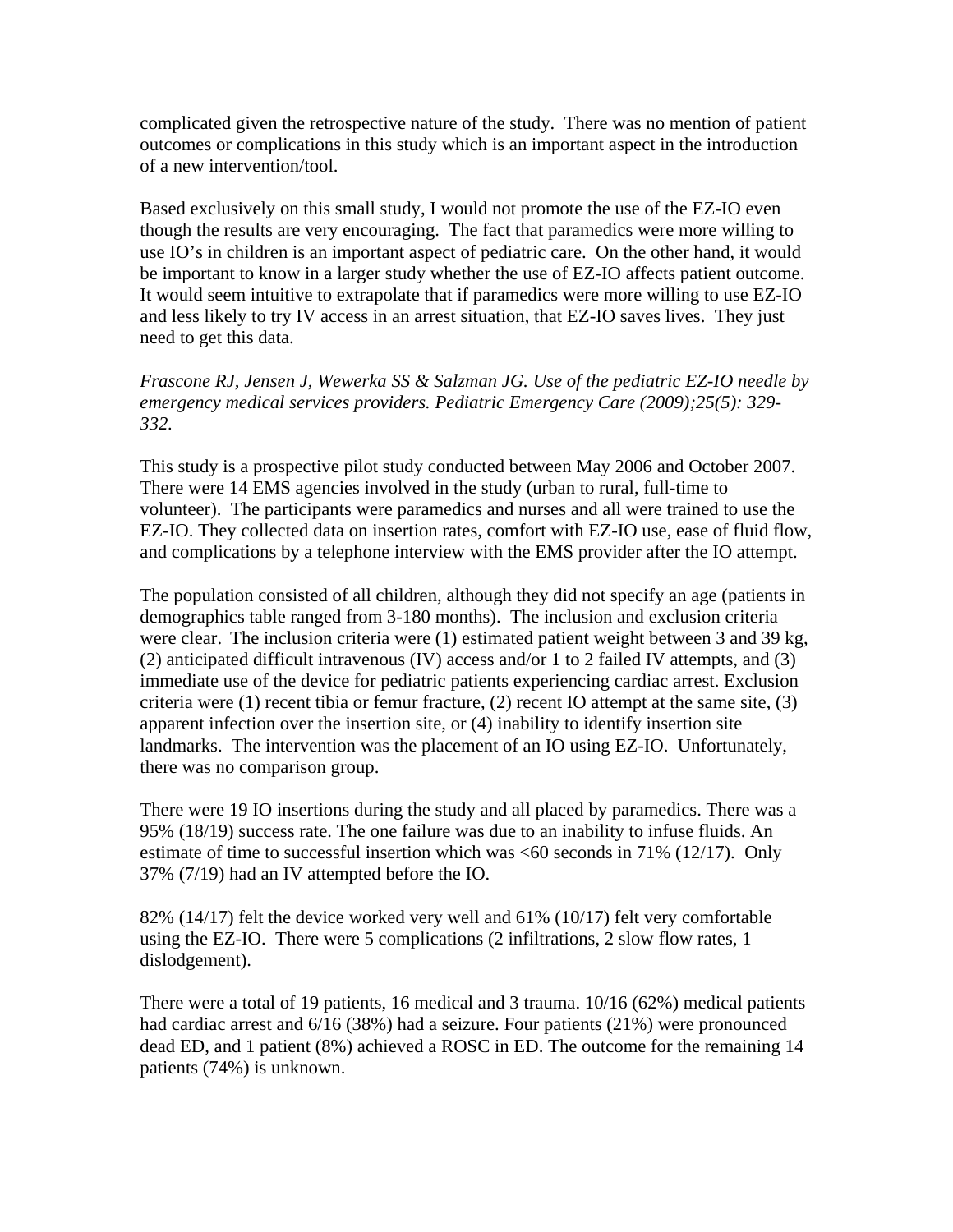Unfortunately, there were 2 non-responders to the evaluation questions which may have a significant impact on such a small pilot study. Additionally, the estimate of time to insertion is a weak point as time should have been monitored if it was going to be evaluated and commented on in the study. Initially, nurses and paramedics were trained in the use of the EZ-IO although only paramedics inserted all IO's in this study. A future study should focus exclusively on paramedics in prehospital care. The study does not specifically comment on whether multiple attempts were required in any case. A significant weakness is that all replacement needles during the study were donated by Vidacare Corporation, the creators of EZ-IO. Lastly, the authors did not review ED/hospital records to get a complete data set for complications and outcomes. 74% of outcomes are missing.

Based on this study, I would not be able to recommend the use of EZ-IO in the prehospital management of pediatric patients. The study was too small and a focus was on comfort and ease of EZ-IO use rather than focusing on measurable parameters such as time to insertion and specific outcomes. Paramedic comfort and ease of use of the IO is important to ensure that IO's are used in children but if EZ-IO doesn't change patient outcomes compared to manual IO, I would have trouble encouraging it's use. Unfortunately, the outcome data was very incomplete and not a focus of this study.

#### **Conclusion**

The literature regarding the use of IO's in prehospital care increased dramatically in the mid 1980's and early 1990's and since then, there have not been many quality pediatric prehospital studies. My focus was to compare manual versus semiautomatic IO's (EZ-IO) to understand if the EZ-IO will result in an increased frequency of IO use in pediatric patients and whether EZ-IO affects patient outcomes. Myers, et al showed clearly that the EZ-IO in their study increased the frequency of IO insertions during the study period. This is encouraging. Frascone, et al may have found a possible reason for Myers et al's increased IO use. Frascone, et al showed that paramedics expressed that the EZ-IO worked well and paramedics were comfortable using the EZ-IO. There was insufficient evidence to prove that EZ-IO changes patient outcomes as I could not find a study that compared patient outcomes in manual IO versus EZ-IO patients. A great study would include a larger population comparing manual and semiautomatic IO insertions in a randomized fashion and have follow-up on patient diagnosis and outcomes. Overall, there is insufficient evidence to support the use of EZ-IO but there is also no evidence to say they don't work. If they increase compliance with guidelines for prompt vascular access in critical situations, EZ-IO is a great tool.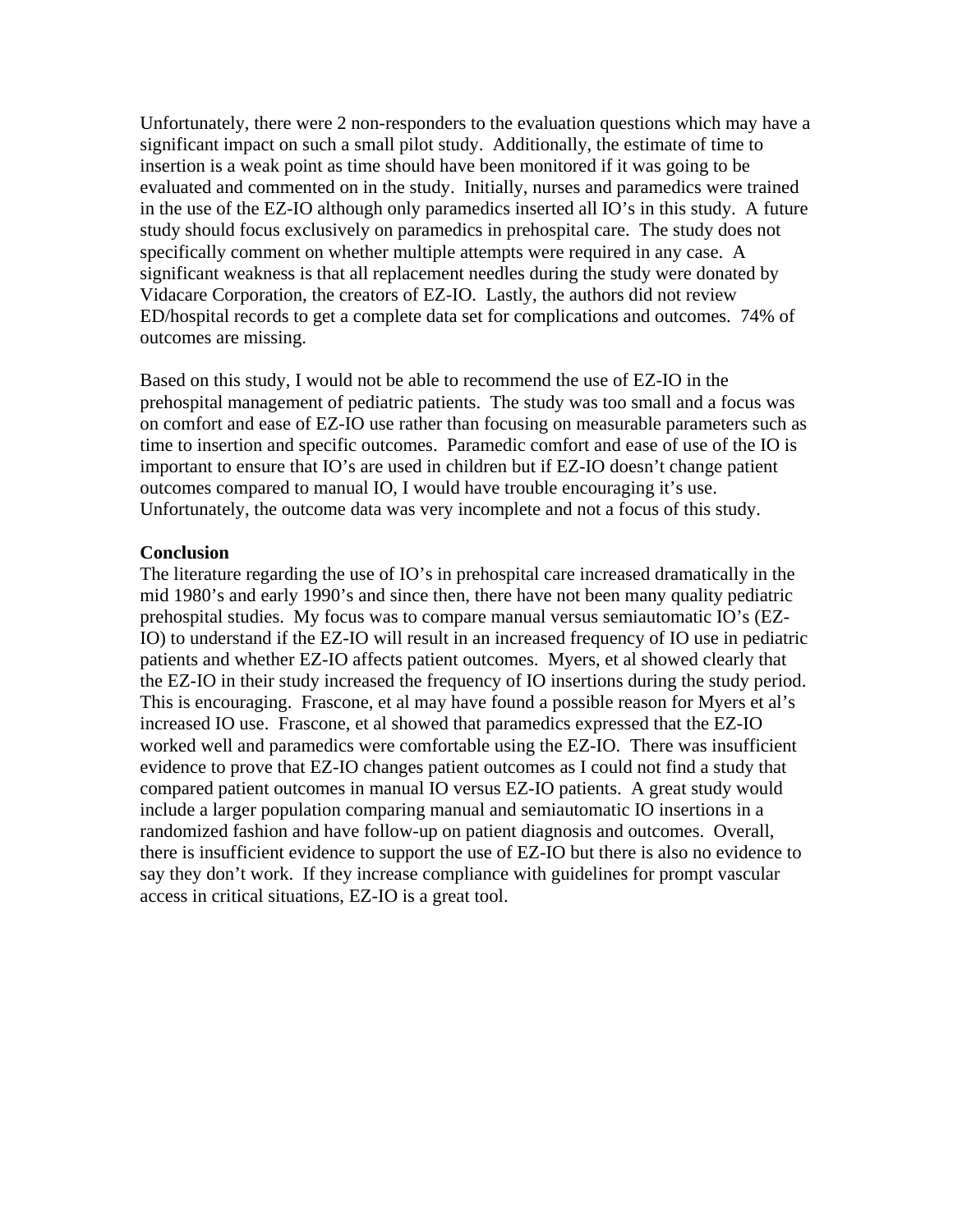# **Relevant Papers:**

| AUTHOR,                                                            | POPULATION:                                                                                                                                                                                                                                                                                                                                                                                               | DESIGN (LOE)                                                                                  | <b>OUTCOMES</b>                                                                                                                  | <b>RESULTS</b>                                                                                                                                                                                                                                                                                                                                                                                                                                                                                                                                                                                                                                                                                                  | STRENGTHS/WEAKNESSES                                                                                                                                                                                                                                                                                                                                                                                 |
|--------------------------------------------------------------------|-----------------------------------------------------------------------------------------------------------------------------------------------------------------------------------------------------------------------------------------------------------------------------------------------------------------------------------------------------------------------------------------------------------|-----------------------------------------------------------------------------------------------|----------------------------------------------------------------------------------------------------------------------------------|-----------------------------------------------------------------------------------------------------------------------------------------------------------------------------------------------------------------------------------------------------------------------------------------------------------------------------------------------------------------------------------------------------------------------------------------------------------------------------------------------------------------------------------------------------------------------------------------------------------------------------------------------------------------------------------------------------------------|------------------------------------------------------------------------------------------------------------------------------------------------------------------------------------------------------------------------------------------------------------------------------------------------------------------------------------------------------------------------------------------------------|
| <b>DATE</b>                                                        | SAMPLE                                                                                                                                                                                                                                                                                                                                                                                                    |                                                                                               |                                                                                                                                  |                                                                                                                                                                                                                                                                                                                                                                                                                                                                                                                                                                                                                                                                                                                 |                                                                                                                                                                                                                                                                                                                                                                                                      |
|                                                                    | <b>CHARACTERISTICS</b>                                                                                                                                                                                                                                                                                                                                                                                    |                                                                                               |                                                                                                                                  |                                                                                                                                                                                                                                                                                                                                                                                                                                                                                                                                                                                                                                                                                                                 |                                                                                                                                                                                                                                                                                                                                                                                                      |
| Myers LA,<br>Russi CS,<br>Arteaga GM<br>Oct/Dec 2011               | Children <18yrs who<br>had an IO attempted in<br>pre-hospital between<br>2003-2009<br>Similar characteristics                                                                                                                                                                                                                                                                                             | Retrospective<br>chart review<br>Jan 2003-Feb<br>2007 manual IO<br>Mar 2007-May<br>2009 EZ-IO | Frequency of IO use<br>(manual and EZ-IO)<br>Success rates<br>Primary clinical<br>impressions<br>Treatment after IO<br>insertion | <b>Frequency</b><br>31 M and 60 S<br><b>First attempt success</b><br>M 25/31 (80.6%)<br>$S$ 52/62 (83.9%) – 2 had 2 IO's<br><b>Multiple attempts</b><br>Never successful in M 6<br>66.6% success for S (6 multiple and<br>4 no success)<br><b>Overall success</b><br>M 37 tries for 25 (67.6%)<br>S 72 tries for 58 (80.6%) p=0.52<br><b>Clinical status</b><br>Pulseless/apneic<br>M83.9%/S70%<br>Sz<br>M9.7%/S16.7%<br>Resp<br>M3.2%/S3.3%<br>Trauma 3.2%/S1.7%<br>Treatment<br>M 21/25 (84%)<br>S 41/56 (73.2%)<br>IV dropped 3-fold<br>M 11/31 (35.5%) had IV try<br>S $1/60$ (1.7%) p<0.001) in arrest                                                                                                     | Retrospective chart review misses<br>pts and looks back<br>Accuracy of number of attempt<br>Small numbers<br>Studying when EZ-IO was new<br>possibly made use go up<br>No comment on outcomes<br>No comment of level of EMS<br>training<br>Appropriate pt population<br>Good review on numbers of IV<br>and IO<br>Good to include diagnoses                                                          |
| Frascone RJ,<br>Jensen J,<br>Wewerka SS,<br>Salzman JG<br>May 2009 | Pre-hospital children<br>$(?Age - pt)$<br>demographics 3-180<br>m).<br>Inclusion - estimated<br>patient weight between<br>3 and 39 kg;<br>anticipated difficult IV<br>access and/or 1 to 2<br>failed IV attempts;<br>immediate use cardiac<br>arrest.<br>Exclusion -<br>recent tibia/femur #;<br>recent IO attempt at<br>same site; apparent<br>infection at site;<br>inability to identify<br>landmarks. | Prospective<br>pilot study<br>May 2006 to<br>Oct 2007<br>EMT's and<br>nurses                  | Insertion rates<br>Comfort with EZ-IO<br>Ease of fluid flow<br>Complications<br>(phone interview)                                | Rates<br>19 IO all by paramedics<br><b>Success</b><br>95% (18/19) success rate. 1 failure<br>d/t inability to infuse.<br><b>Comfort</b><br>82% (14/17) felt IO worked very<br>well and $61\%$ ( $10/17$ ) felt very<br>comfortable<br><b>Complications</b><br>5 (2 infiltrations, 2 slow flow rates,<br>1 dislodgement).<br>Cause<br>$19=16$ med and 3 trauma<br>$10/16$ (62%) medical patients had<br>cardiac arrest and 6/16 (38%) had a<br>seizure.<br>4 (21%) pronounced dead ED, and<br>1 (8%) ROSC in ED.<br><b>Outcome</b> of 14 patients (74%)<br>unknown.<br><b>Estimate of time</b> to successful<br>insertion which was <60 seconds in<br>71% (12/17)<br>37% (7/19) had an IV attempted<br>before IO | Small pilot study<br>No comparison group<br>Included nurses<br>2 non-responders out of 19 is a lot<br>estimation of time to insertion<br>Replacement needles donated by<br>VidaCare<br>No comment on multiple attempts<br>Did not review ED/hospital<br>records to get complications and<br>outcomes. 74% of outcomes<br>missing.<br>Good to ask comfort<br>Good inclusion and exclusion<br>criteria |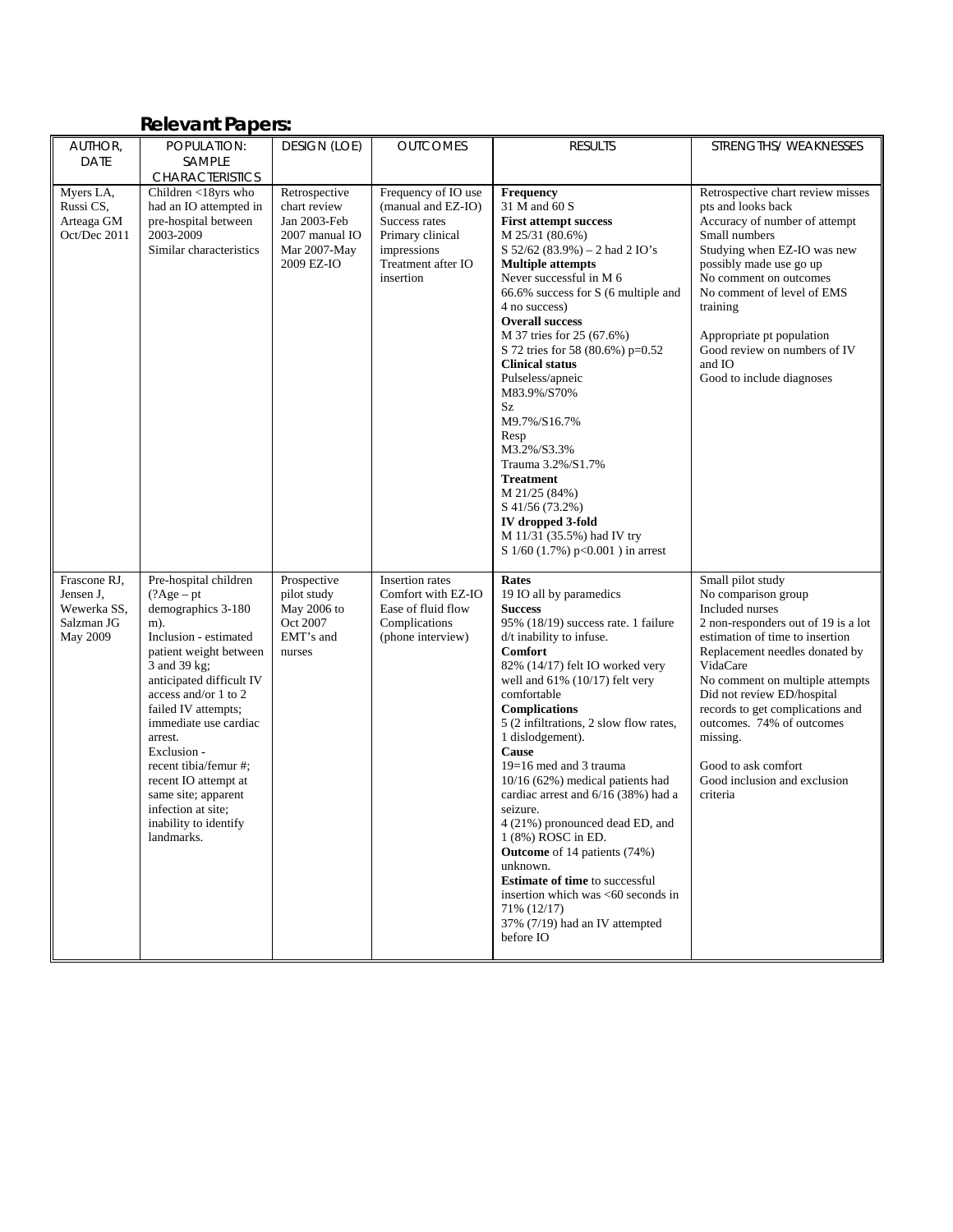#### **Results = 19**

- 1. Intraosseous access in the prehospital setting: literature review. Prehospital Disaster Medicine 2012 – literature review only
- 2. Intraosseous line use, complications, and outcomes among a population-based cohort of children presenting to California hospitals – Pediatr Emerg Care 2011 – ED IO only
- *3. Semiautomatic intraosseous devices in pediatric prehospital care Prehosp Emerg Care 2011*
- 4. IO infusion in the pediatric emergency medical service. Analysis of emergency medical missions 1990-2009 – Anaesthesist 2011 - German
- 5. Intraosseous devices: A randomized controlled trial comparing three intraosseous devices – Prehosp Emerg Care 2010 – nurses on helicopter EMS and adult and pediatric
- *6. Use of the pediatric EZ-IO needle by emergency medical services providers Pediatr Emerg Care 2009*
- 7. Powered intraosseous insertion provides safe and effective vascular access for pediatric emergency patients – Pediatr Emerg Care 2008 – looked at ED physicians, PICU, and EMS
- 8. The role of intraosseous vascular access in the out-of-hospital environment Prehosp Emerg Care 2007 – resource document, adult and pediatric
- 9. Intraosseous access in the setting of pediatric critical care transport Pediatr Crit Care Med 2005 – critical care transport teams transporting to PICU
- 10. Take aim hit your target. A comprehensive approach to pediatric intraosseous infusion, including site selection, needle insertion  $\&$  ongoing assessment: Part 2 – JEMS 2000 – more a teaching document
- 11. Comparison of two intraosseous infusion techniques in an EMT program Acad Emerg Med 2000 – mannequin study
- 12. Intraosseous infusion performed in the prehospital setting: South Carolina's sixyear experience – J S C Med Assoc 1997 – looked at outcomes in pediatric cardiac arrest only, no focus on power IO
- 13. Intraosseous device of perfusion. Apropos of three cases before hospitalization Cah Anesthesiol 1996 – small case report in French